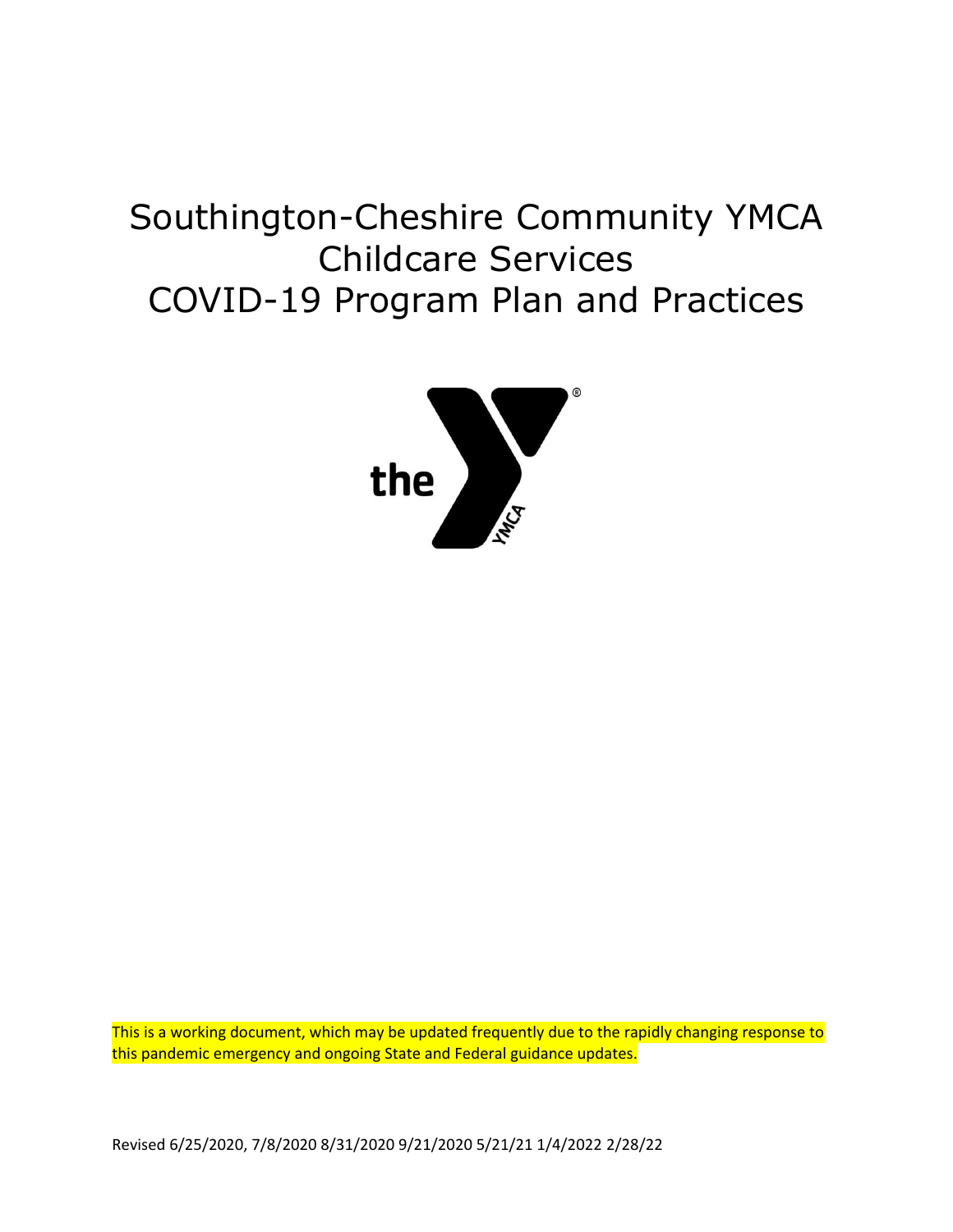# **PROGRAM DESCRIPTION and GROUP GUIDELINES**

All Southington-Cheshire Community YMCA Childcare programs operate under the jurisdiction of the CT Office of the Early Child and local health departments. Policies and procedures are dictated by state statute.

Group guidelines are as follows:

- Group size should not exceed 20 children.
- Groups of children will remain in separate rooms while in attendance whenever possible
- Cohorts should be maintained to the greatest extent possible. If cohorts are combined staff should keep a record as to aid in contact tracing if needed.
- Staffing patterns will minimize movement of staff between groups of children throughout the day as much as feasible.

## **HANDWASHING and RESPIRATORY HYGIENE**

All staff and children must adhere to regular hand washing with soap and water for at least 20 seconds as follows:

- o At arrival
- o Before and after eating;
- o After sneezing, coughing or nose blowing;
- o After using the rest room;

If soap and water are not available, use an alcohol based sanitizer. Adults should always supervise use of alcohol-based sanitizers when being used by children. Hand hygiene lessons should be part of the curriculum throughout the school year. All staff should cover coughs and sneezes with tissues or the corner of the elbow. All staff must also encourage children, when appropriate, to cover coughs and sneezes with tissues or the corner of the elbow. All soiled tissues must be disposed of immediately after use.

## **FACE COVERINGS**

Pursuant to the order issued by Public Health Commissioner on February 23, 2022, masks and face coverings are no longer required for adults in child care facilities on and after February 28, 2022. Therefore as of February 28, 2022 masks will be optional for adults and children in all Southington-Cheshire YMCA childcare programs.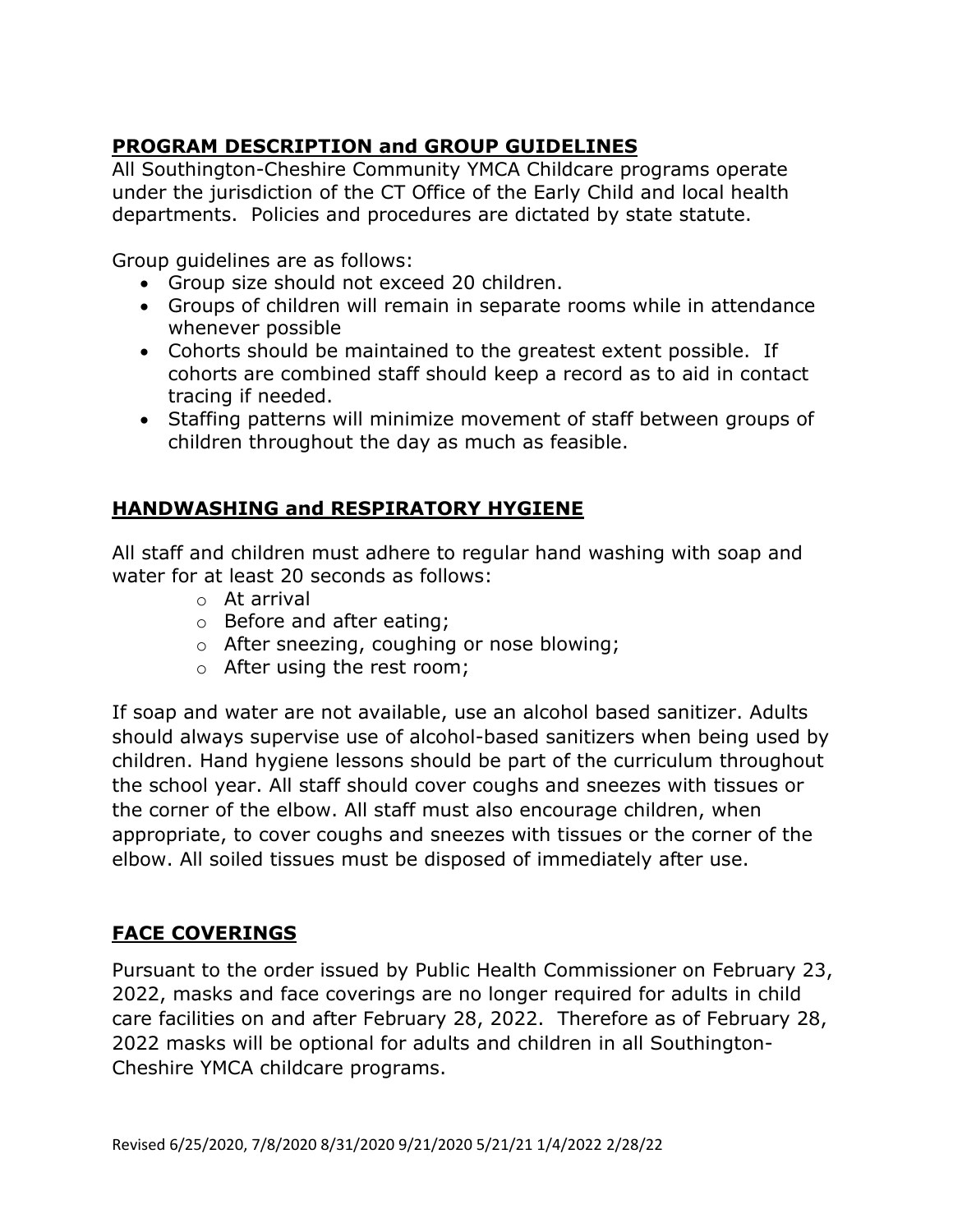## **WATER BOTTLES**

Families will be encouraged to send in a water bottle for their child labeled with the child's name. The water bottles will be kept in the child's cubby or backpack. Water will be made available for those children without a water bottle. These will be labeled with the child's name and kept in the child's cubby or backpack. Children will not be permitted to use water fountains.

## **CLASSROOM ACCESS**

Beginning on June 1, 2021 parents/guardians will be permitted to enter the YMCA early childhood locations. Parents entering any YMCA Childcare locations must be masked. Parents may enter classrooms but should do their best to keep social distance while in the building and keep their interactions brief.

#### **CLEANING PROTOCOLS**

- All protocols for routine cleaning and disinfection of the child care center must be followed according to the Center for Disease Control (CDC) and the State Department of Public Health guidelines as well as guidelines of Best Practice set forth by the National Association for the Education of Young Children (NAEYC).
- Soap and water will be routinely used by staff to clean flat surfaces and high touch areas throughout the center.
- A disinfectant will be used routinely to disinfect flat surfaces and high touch areas throughout the center.
- Shared toys will be cleaned as needed

#### **SOCIAL DISTANCING**

- When possible child care classrooms will include the same group each day, and the same staff will remain with the same group each day.
- Daily schedule and activities will be designed in a way to reduce transmission.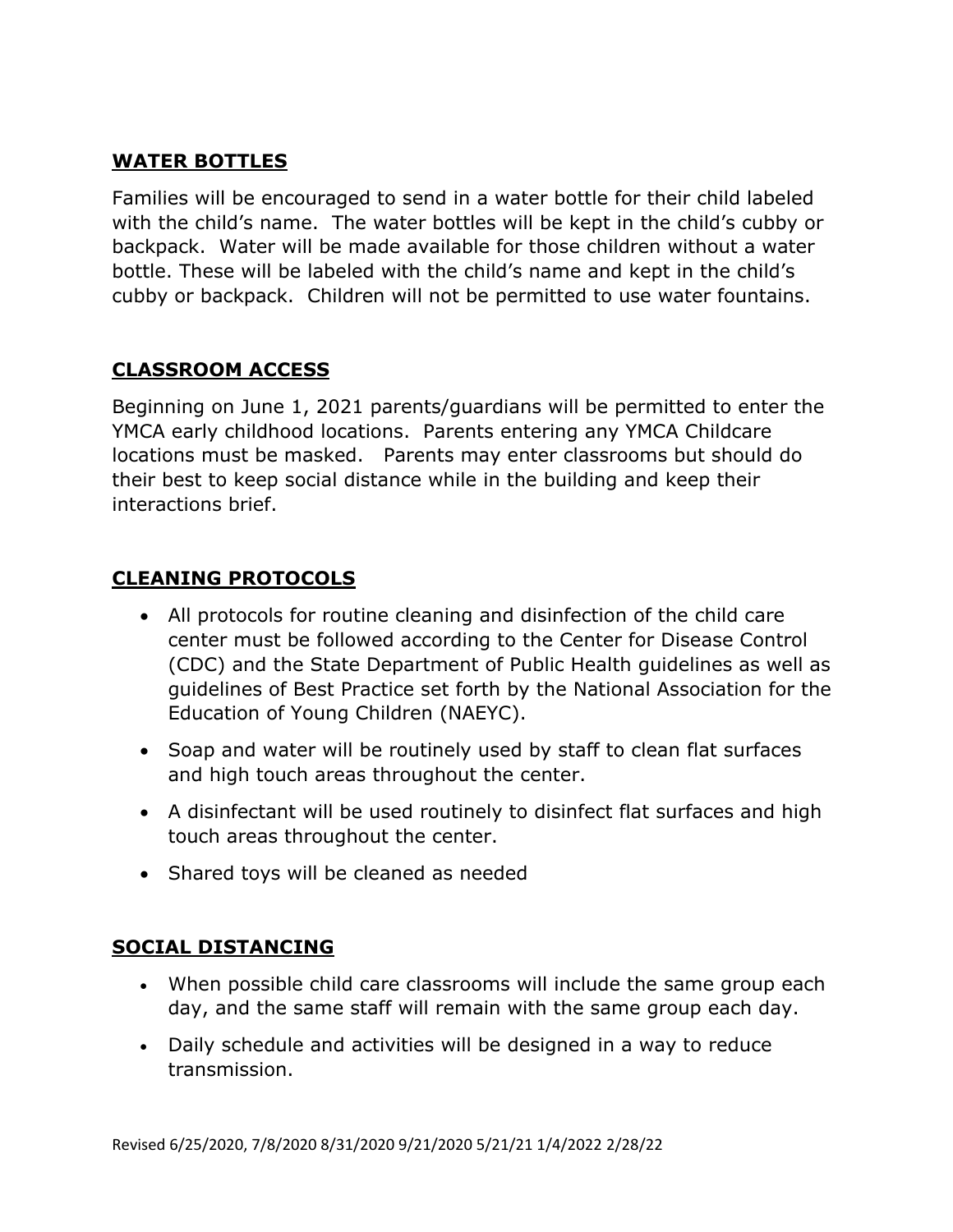- Hand hygiene stations will be set up at the entrance of the facility, so that individuals can clean their hands before they enter. Hand sanitizer with at least 60% alcohol will be kept at the program entrance.
- Staff will sign children in and out each day.

### **COVID-19 SYMPTOMS AND EXCLUSIONS**

Children who are not feeling well should stay at home. Generally, any child who is not able to participate in all daily activities should not attend YMCA programs. Parents are required to inform the YMCA if their child will be absent due to illness, has been diagnosed with COVID-19 or been in close contact with a person diagnosed with COVID-19. Staff are required to notify their supervisor if they will be absent due to illness, have been diagnosed with COVID-19 or been in close contact with a person diagnosed with COVID-19

#### We will be following CDC guidelines

[https://www.cdc.gov/media/releases/2021/s1227-isolation-quarantine](https://www.cdc.gov/media/releases/2021/s1227-isolation-quarantine-guidance.html)[guidance.html](https://www.cdc.gov/media/releases/2021/s1227-isolation-quarantine-guidance.html) for any child or staff who has COVID-19 symptoms. Children or staff can return to care once 5 days have passed from when symptoms first appeared, and it has been 24 hours with no fever without the use of fever reducing medications, and the other symptoms of COVID-19 have improved. An exception will be made, if we receive a doctor's note stating that the child or staff was treated for a non COVID-19 illness and is able to return to program.

Signs and symptoms of COVID-19 include:

- Fever or chills (over 100 degrees Fahrenheit)
- Cough
- Shortness of breath or difficulty breathing
- Fatigue
- Muscle or body aches
- Headache
- New loss of taste or smell
- Sore throat
- Congestion or runny nose
- Nausea or vomiting
- Diarrhea

This list does not include all possible symptoms. Please refer to our the chart at the end of this document for guidance on specific scenarios.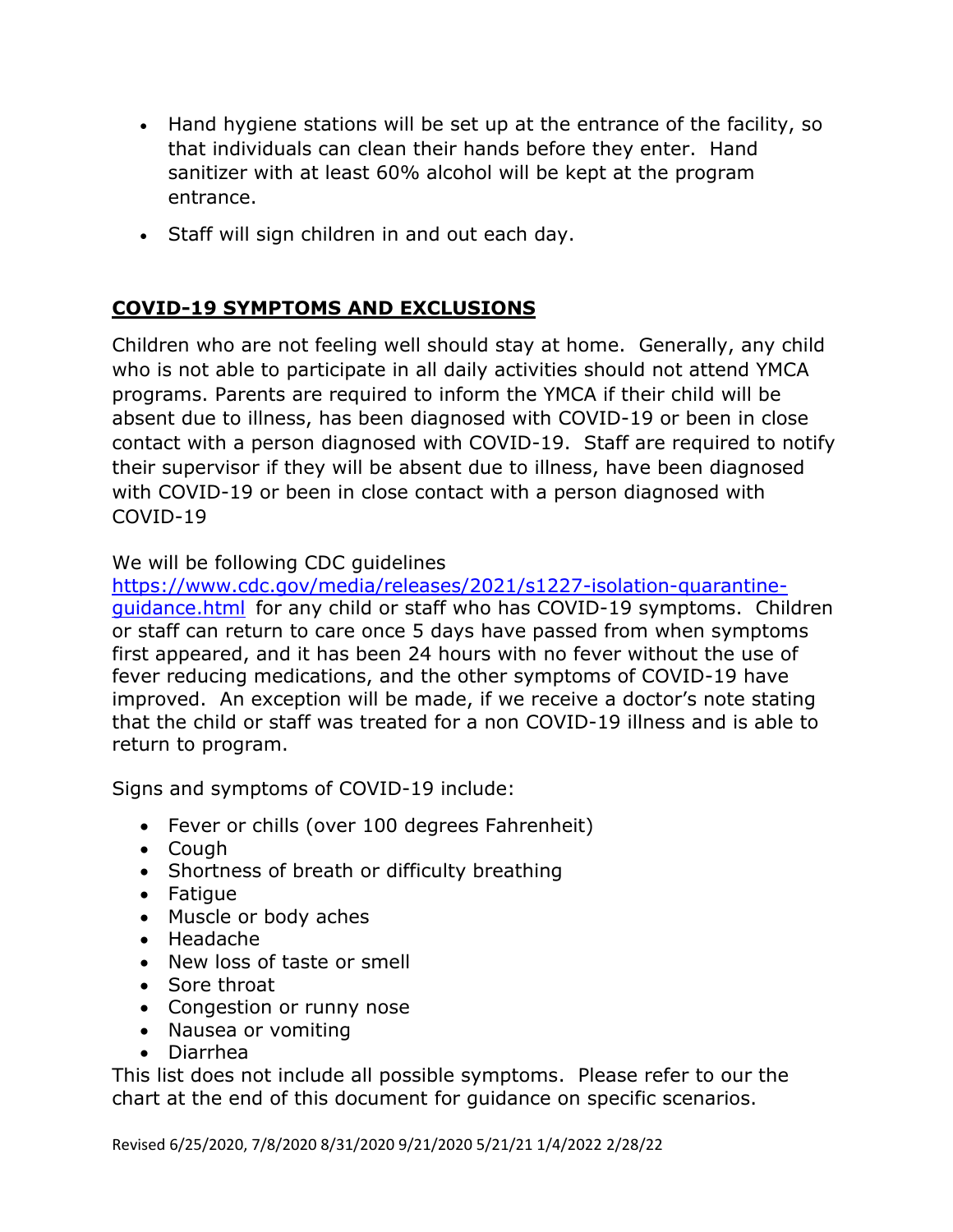#### **USE OF NEBULIZERS IN CHILDCARE PROGRAMS**

Parents should consult with their physicians about children attending our program while receiving nebulizer treatments. The use of inhalers with spacers are preferred to a nebulizer due to the extreme CDC recommendations for the administering of such a treatment. Parents should contact the program director to discuss their child's situation and needs.

## **COVID-19 EXPOSURE and DIAGNOSIS**

If a child or staff member who has been present in the program is diagnosed with COVID-19, families and staff of the child care program will be notified immediately about the exposure.

In February 2020, COVID-19 was added to the List of Reportable Diseases. Those required to report such diseases must report cases of COVID-19 infection immediately to the Connecticut Department of Public Health. This is done weekly via an online reporting portal.

If a child or staff member who has been present in the program has been exposed to someone outside of the program that has been diagnosed with COVID-19, they shall follow CDC guidelines and the guidance of their local health department for isolation.